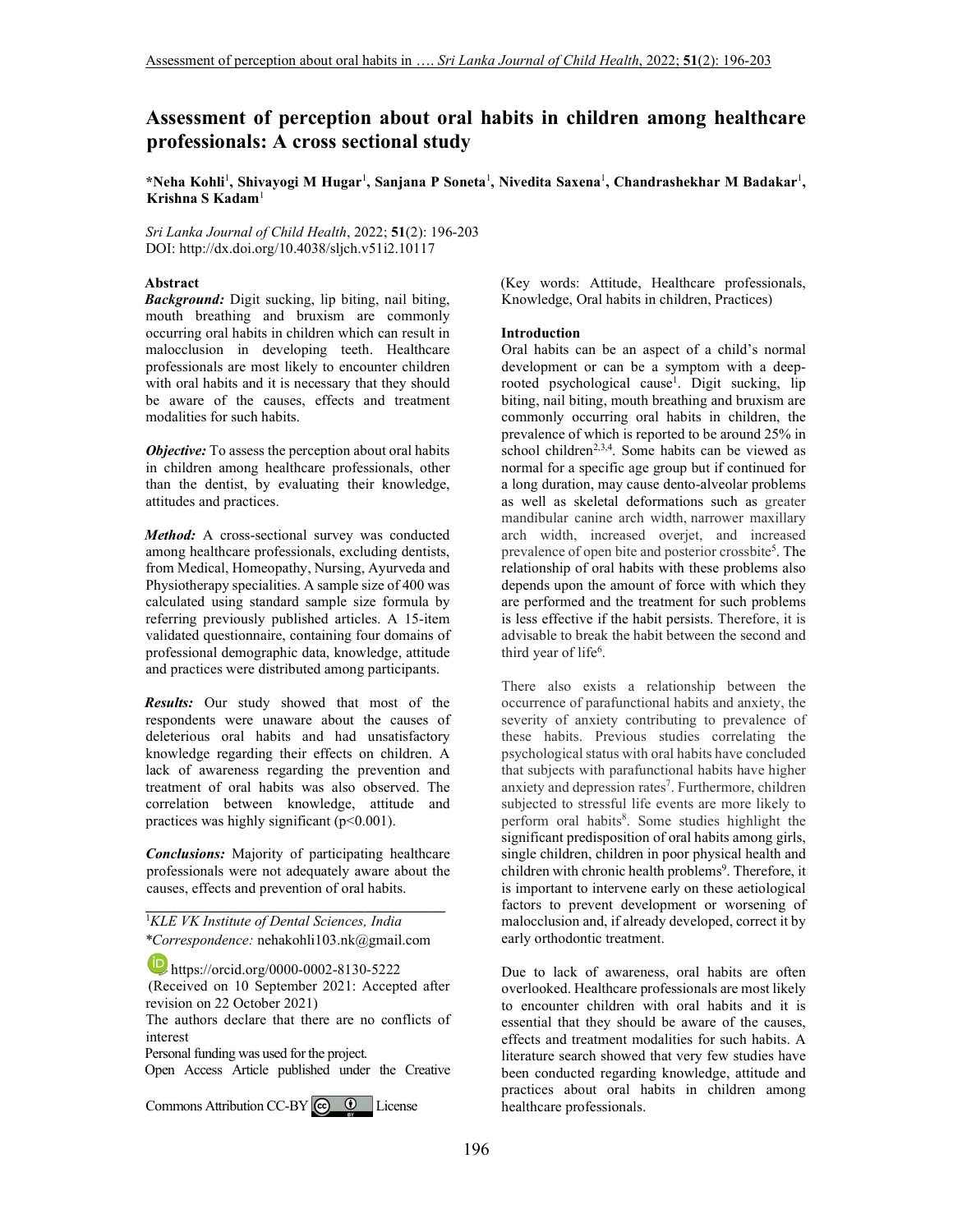#### **Objectives**

To assess the perception about oral habits in children among healthcare professionals other than the dentist by evaluating their knowledge, attitude and practices.

#### **Method**

A cross-sectional study was carried out in the Department of Paediatrics and Preventive Dentistry, KLE VK Institute of Dental Sciences, India. Sample size of 386 was calculated using the standard sample size calculating formula and was rounded to  $400^{10}$ . A questionnaire consisting of 15 questions covering various aspects essential for this study was prepared by taking references from articles published in the recent past. Questionnaire comprised 4 components. The first component asked participants to provide their demographic data, the second dealt with knowledge of oral habits, the third dealt with attitude and the fourth dealt with the practices for prevention of oral habits. Responses to the questions were measured on a five-point Likert scale: 'Strongly disagree', 'disagree', 'neutral', 'strongly agree', 'agree'.

The validity of the content was approved by a group of professionals. The inclusion criteria for the study were Faculty, Practising Professionals, Postgraduates and Interns of Medical, Homeopathy, Nursing, Ayurveda and Physiotherapy specialities. The exclusion criteria for our study were the Undergraduate students and the ones who did not give their consent to participate.

The participants were instructed regarding filling of the questionnaire, and a pilot study was conducted among 20 participants to ensure ease and lucidity of answering the questionnaire. These participants were then excluded in the final study, and the questionnaire did not require any modifications. Instructions regarding the questionnaire were given and the questionnaire was then distributed among the 400 participants. Abundant time was given to the participants to complete their questionnaire; thereafter, the questionnaires were collected from them. The identity of the surveyor was kept anonymous.

After the completion of questionnaire, the participants were made to sit in a room and were educated through a health talk regarding oral habits and their adverse effect on overall general health. They were made aware about different treatment modalities that could be rendered to such children and the importance of referral of such children to a paediatric dentist was also highlighted in the health talk.

*Ethical issues:* Approval for the study was obtained from the Research and Ethics Committee, KLE VK Institute of Dental Sciences, KLE University, Karnataka India (Sl. No. 1388). Written informed consent was obtained from all the participants.

*Data analysis:* The collected forms were analysed in MS Excel sheet (Microsoft Corp.). The data were entered using IBM SPSS software (version 20.0 Chicago IL, USA) and percentages were calculated. The test–retest reliability of the survey questions was determined by administering the questionnaire to 15 participants selected randomly, and after 2 weeks, a repeat test was done. The data were then subjected to statistical analysis, and based on the test, the reliability, Cronbach's *α* co-efficient of 0.82 was calculated, which indicates acceptable internal consistency. Descriptive statistics were generated for all questions, and for each answer, frequency distributions and percentages were examined.

### **Results**

There were no dropouts in the study as all 400 participants returned a completely filled questionnaire. Of the respondents 69.5% were females and 31.5% were males. Mean age of this population was  $27.71 \pm 10.24$  years. According to designations, 58% were graduates, 12.5% were postgraduates, 16% were practising professionals and 13.5% were faculty members. Participants came from different backgrounds like Ayurveda and Homeopathy, Medical, Nursing, Pharmacy and Physiotherapy.

The participants were posed with a wide array of questions that tried to evaluate their awareness level. For the elucidation of the results, (agree  $+$  strongly agree) and (disagree + strongly disagree) were combined. Among all respondents, 50% were unaware about the influence of peer groups and siblings on oral habits. Only 41.3% of respondents had the knowledge about the effect of intensity, frequency and duration of performing such habits on the severity of malocclusion. Only 26.5% of respondents were aware about the correct age for intervention and the psychological impact of early intervention in a young child. Moreover, 59.8 % of respondents believed that putting social pressure can help a child break out of the habit (Table 1).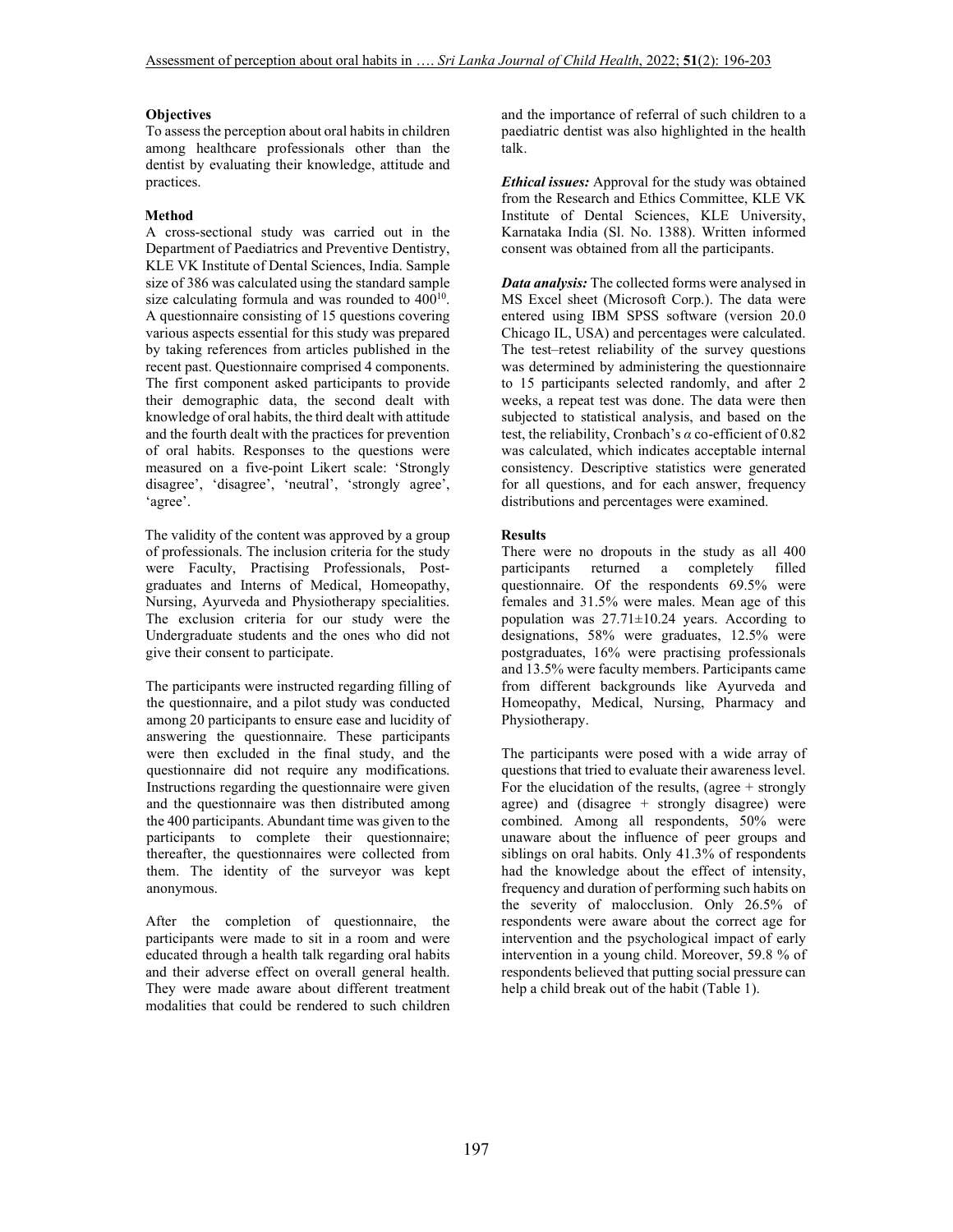| Question                                                                                                                                                              | <b>Strongly</b><br>disagree | <b>Disagree</b> | <b>Neutral</b> | Agree                    | <b>Strongly</b><br>agree |  |
|-----------------------------------------------------------------------------------------------------------------------------------------------------------------------|-----------------------------|-----------------|----------------|--------------------------|--------------------------|--|
| A high prevalence of oral habits is observed among<br>children. Do you agree? - n (%)                                                                                 | 01(0.25)                    | 19(4.75)        | 52(13.0)       | 242(60.5)                | 86(21.5)                 |  |
| Children weaned later from breastfeeding have a<br>lower incidence of oral habits - n (%)                                                                             | 01(0.25)                    | 49 (12.25)      | 159 (39.75)    | 149 (37.25)              | 42(10.5)                 |  |
| Habits are not influenced by peer groups or siblings<br>$- n$ (%)                                                                                                     | 52(13.0)                    | 148 (37.0)      | 87 (21.75)     | 92(23.0)                 | 21(5.25)                 |  |
| Children of working individuals who get to spend<br>less time with their parents tend to indulge more in<br>oral habits to seek attention from them - n (%)           | $\overline{07(1.75)}$       | 69 (17.25)      | 78 (19.5)      | 182(45.5)                | 64(16.0)                 |  |
| Children experiencing issues adjusting to their<br>surroundings are more likely to indulge in oral<br>habits - $n$ (%)                                                | 0(0)                        | 39 (9.75)       | 98 (24.5)      | 206(51.5)                | 57 (14.25)               |  |
| Oral habits directly impact a child's facial profile<br>which in turn affects their self-esteem - $n$ (%)                                                             | 01(0.25)                    | 08(2.0)         | 51 (12.75)     | 223 (55.75)              | 117(29.25)               |  |
| Intensity, frequency & duration of oral habits have<br>no relation to severity of malocclusion -- n $(%)$                                                             | 35 (8.75)                   | 130 (32.5)      | 135 (33.75)    | 76 (19.0)                | 24(6.0)                  |  |
| The deleterious effects of oral habits generally<br>subside if cessation occurs before the eruption of<br>permanent teeth - $n$ (%)                                   | 02(0.50)                    | 26(6.50)        | 133 (33.25)    | $\overline{205}$ (51.25) | 34 (8.50)                |  |
| Early intervention by discouraging certain habits<br>would have no effect on the basic physiology and<br>psychology of a young child $(\leq 3 \text{ years}) - n$ (%) | 17(4.25)                    | 89 (22.25)      | 104(26.0)      | 150(37.5)                | 40(10.0)                 |  |
| Parental pressure or social pressure can help a child<br>break the habit $- n$ (%)                                                                                    | 17(4.25)                    | 62(15.5)        | 82(20.5)       | 187 (46.75)              | 52(13.0)                 |  |
| Professionals should evaluate the child for<br>psychological overtones before embarking on habit<br>elimination $- n$ (%)                                             | 0(0)                        | 04(1.0)         | 69 (17.25)     | 231 (57.75)              | 96(24.0)                 |  |
| Parental counselling with education about oral<br>health can serve as a preventive measure to reduce<br>the occurrence of oral habits – $n$ (%)                       | 01(0.25)                    | 05(1.25)        | 28(7.0)        | 227 (56.75)              | 139 (34.75)              |  |
| Reminder therapy in conjugation with reward<br>systems can prove useful for early interception of<br>oral habits. $- n$ (%)                                           | 01(0.25)                    | 07(1.75)        | 86 (21.5)      | 207(51.75)               | 99 (24.75)               |  |
| Referral of such patients to paediatric dentists<br>should be advocated - $n$ (%)                                                                                     | 01(0.25)                    | 12(3.0)         | 56(14.0)       | 214(53.5)                | 117 (29.25)              |  |
| Presently, people tend to neglect these habits in<br>children, awareness for which can be spread through<br>web-based education $- n$ (%)                             | 02(0.50)                    | 05(1.25)        | 38 (9.50)      | 203 (50.75)              | 152 (38.0)               |  |

With respect to the age groups evaluated using One Way ANOVA (Table 2), it was found out that healthcare professionals aged above 51 years had better knowledge compared to other age groups with a 'F' value of  $7.0330$  and 'p' value  $\leq 0.001$  which was highly significant. With regard to attitude, again healthcare professionals aged above 51 years were better compared to other age groups with a 'F' value of 4.4967 and a highly significant 'p' value  $\leq 0.01$ . However, with regard to practices related to oral habits, healthcare professionals aged 31-40 years were better compared to other age groups with a 'F' value of 11.0994 and a highly significant 'p' value  $< 0.001$ .

**Table 2:** *Comparison of age groups with mean knowledge, attitude and practice scores by one way ANOVA* 

| Age groups    |       | Knowledge | <b>Attitude</b> |           | Practice |           | <b>Total</b> |           |
|---------------|-------|-----------|-----------------|-----------|----------|-----------|--------------|-----------|
|               | Mean  | <b>SD</b> | Mean            | <b>SD</b> | Mean     | <b>SD</b> | Mean         | <b>SD</b> |
| $\leq$ 21 yrs | 17.08 | 2.23      | 15.63           | 1.96      | 19.55    | 2.27      | 52.26        | 4.05      |
| $21-30$ vrs   | 18.15 | 2.49      | 16.05           | 2.34      | 20.73    | 2.51      | 54.93        | 5.47      |
| $31-40$ yrs   | 18.84 | 3.23      | 17.02           | 2.54      | 21.64    | 2.28      | 57.50        | 6.06      |
| $41-50$ yrs   | 17.10 | 3.11      | 16.06           | 3.01      | 20.39    | 2.25      | 53.55        | 6.21      |
| $>51$ yrs     | 19.44 | 2.66      | 17.32           | 2.06      | 21.52    | 2.89      | 58.28        | 5.95      |
| Total         | 18.00 | 2.68      | 16.16           | 2.37      | 20.61    | 2.52      | 54.78        | 5.63      |
| F-value       |       | 7.0330    | 4.4967          |           | 7.3954   |           | 11.0994      |           |
| p-value       |       | 0.0001    | 0.0015          |           | 0.0001   |           | 0.0001       |           |

With respect to the healthcare specialty evaluated using One Way ANOVA (Table 3), respondents

from a medical background, closely followed by Pharmacy were most aware of these oral habits.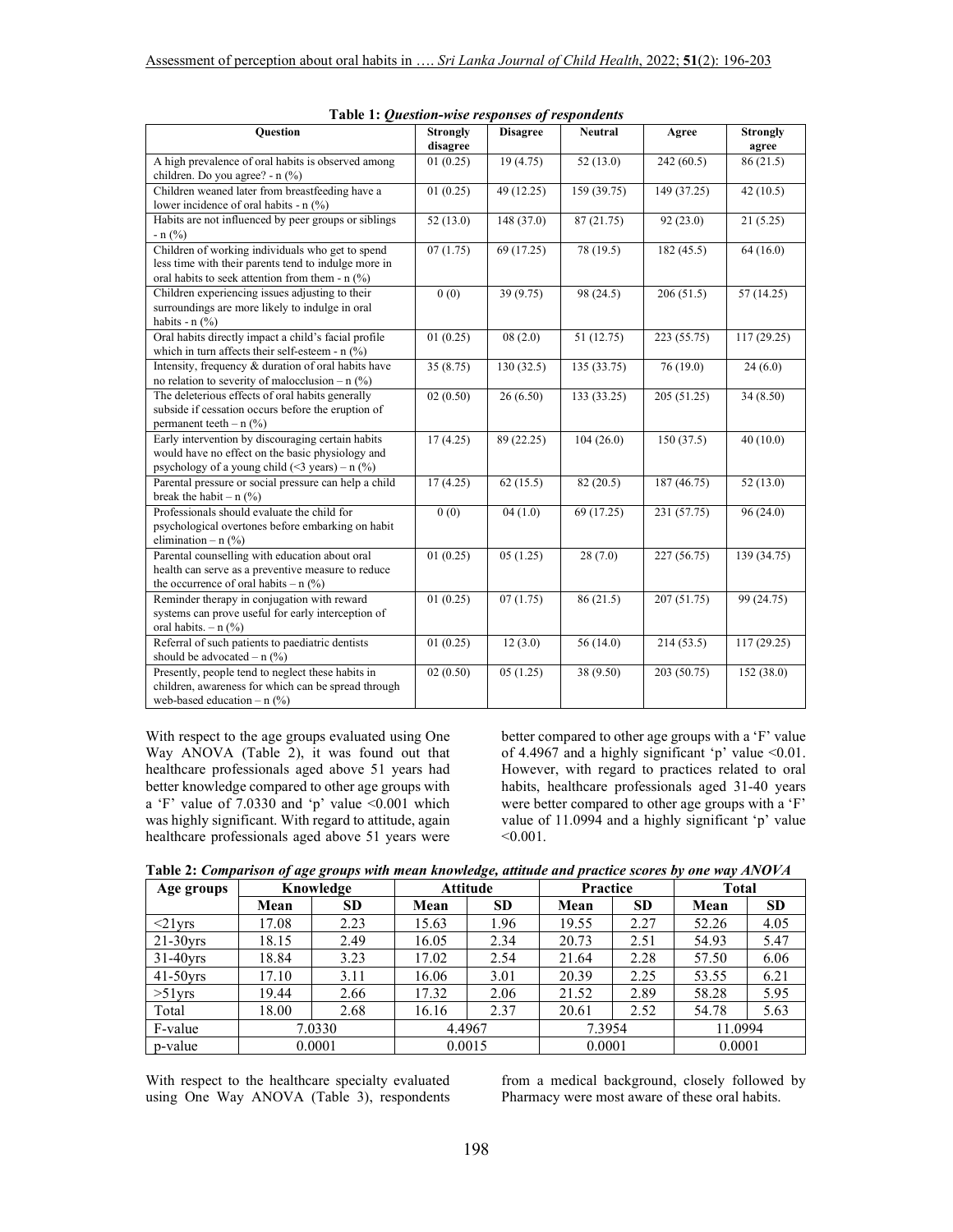| <b>Healthcare speciality</b> | Knowledge |           | <b>Attitude</b> |           | <b>Practice</b> |           | Total |           |
|------------------------------|-----------|-----------|-----------------|-----------|-----------------|-----------|-------|-----------|
|                              | Mean      | <b>SD</b> | Mean            | <b>SD</b> | Mean            | <b>SD</b> | Mean  | <b>SD</b> |
| Ayurveda and Homeopathy      | 16.75     | 2.11      | 16.25           | 1.98      | 20.13           | 2.55      | 53.13 | 4.47      |
| Medical                      | 19.23     | 2.90      | 17.32           | 2.58      | 21.62           | 2.16      | 58.16 | 5.98      |
| Nursing                      | 17.85     | 1.95      | 15.65           | 1.69      | 20.00           | 2.18      | 53.50 | 3.43      |
| Pharmacy                     | 18.17     | 2.13      | 14.87           | 1.87      | 21.04           | 2.58      | 54.09 | 3.76      |
| Physiotherapy                | 16.93     | 2.20      | 15.48           | 1.90      | 19.66           | 2.48      | 52.07 | 4.25      |
| Total                        | 18.00     | 2.68      | 16.16           | 2.37      | 20.61           | 2.52      | 54.78 | 5.63      |
| F-value                      | 18.1670   |           |                 | 19.1728   | 14.6386         |           |       | 31.6346   |
| p-value                      | 0.0001    |           | 0.0015          |           | 0.0001          |           |       | 0.0001    |

**Table 3:** *Comparison of healthcare speciality with mean knowledge, attitude & practice scores by one way ANOVA*

These observations can be banked on as both Kruskal Wallis ANOVA and one-way ANOVA test indicated that these are highly statistically significant results with 'p' value  $\leq 0.001$  and a 'F' value of 31.6346 (Table 3).

By analysing the test results based on designations using both Kruskal Wallis and One-way ANOVA, it

was observed that Faculty closely followed by Post graduate students were really aware in terms of knowledge, attitude and practices about oral habits and these results were highly significant with a 'p' value <0.001 (Figure 1). However, when comparison was done based on gender, no statistically significant values were observed, either with using Mann-Whitney U Test or with t-test.



Figure 1: Comparison of designation with mean knowledge, attitude and practice scores.

The correlation between Knowledge, Attitude and Practices was done using Karl Pearson's correlation coefficient and it was observed that correlation between Knowledge and Attitude was highly significant with a 'r' value of 0.3575 and 'p' value <0.001. When correlation was done between

Knowledge and Practice, a 'r' value of 0.4220 was obtained with a highly significant 'p' value <0.001. Similar findings were observed on comparison of Attitude and Practices and a 'r' value of 0.1961 was obtained with a highly significant 'p' value <0.001 (Table 4 and Figures 2, 3 and 4).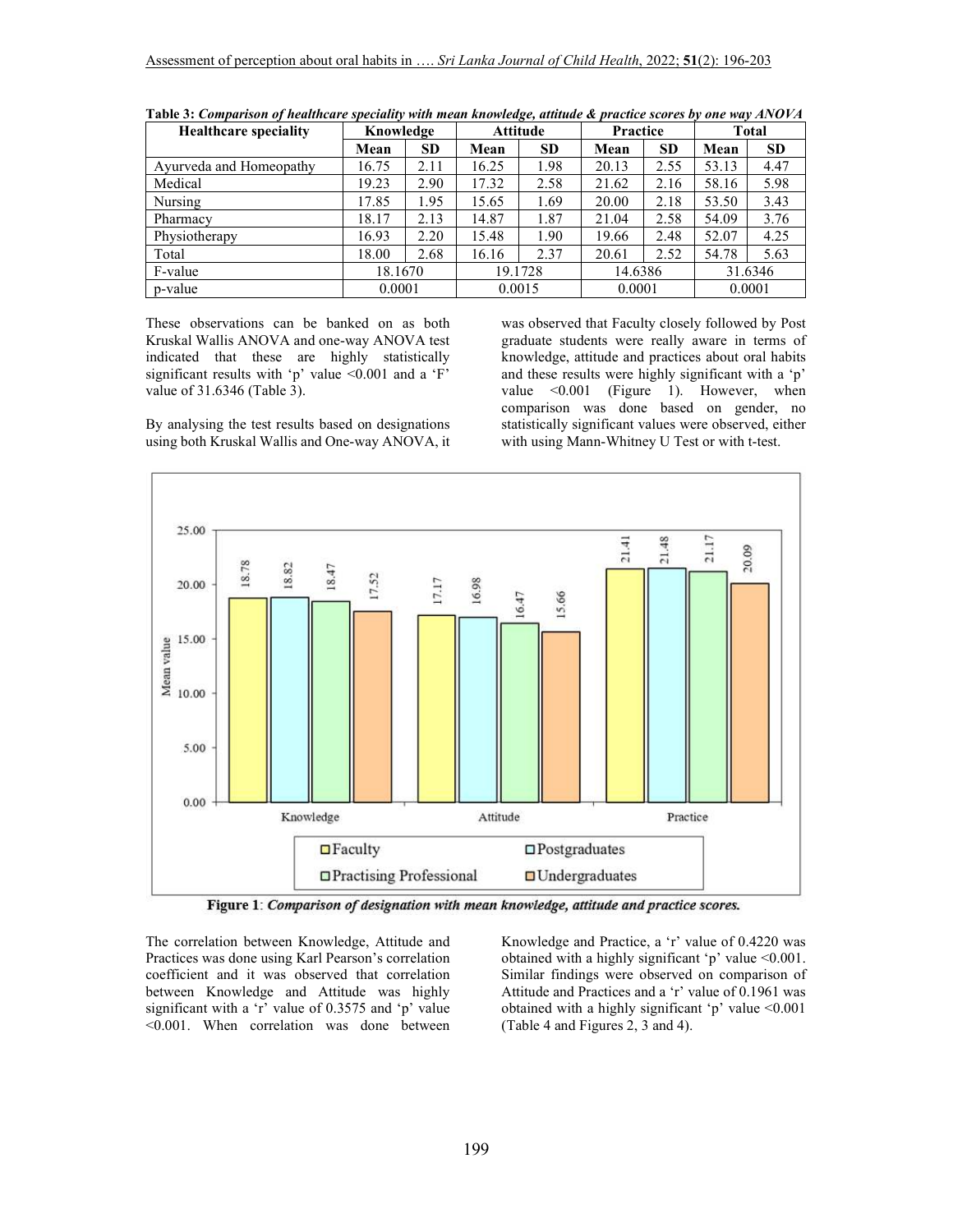# Assessment of perception about oral habits in …. *Sri Lanka Journal of Child Health*, 2022; **51**(2): 196-203

| Variable  | Summary | Knowledge | Attitude | Practice |
|-----------|---------|-----------|----------|----------|
| Knowledge | r-value |           |          |          |
|           | p-value | $- - -$   |          |          |
| Attitude  | r-value | 0.3575    |          |          |
|           | p-value | 0.0001    | ---      |          |
| Practice  | r-value | 0.4220    | 0.1961   |          |
|           | p-value | 0.0001    | 0.0001   | ---      |

 **Table 4:** *Correlation between knowledge, attitude & practice scores using Karl Pearson correlation coefficient*



Figure 2: Scatter diagram of correlation between knowledge and attitude scores



Figure 3: Scatter diagram of correlation between knowledge and practice scores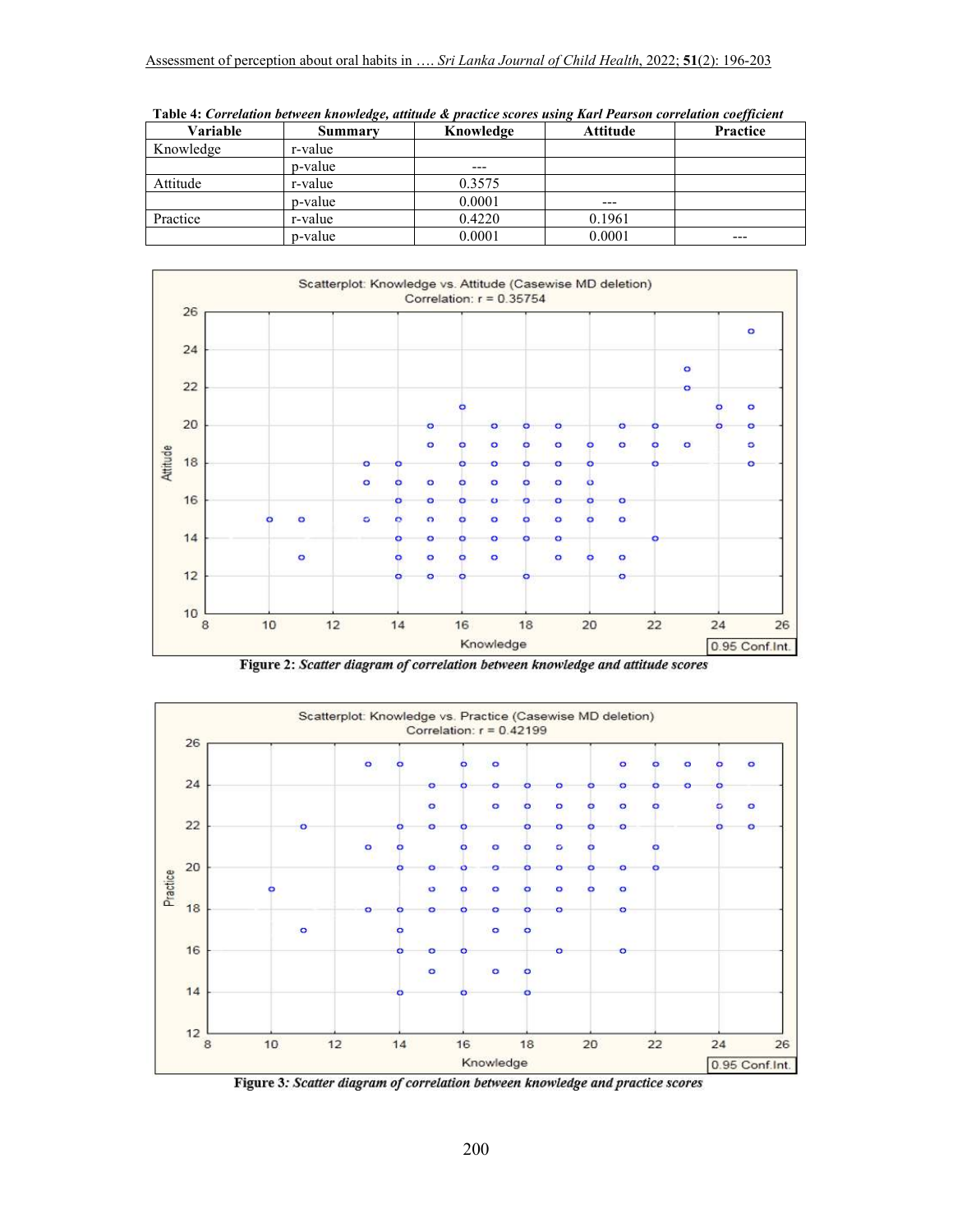

Figure 4: Scatter diagram of correlation between attitude and practice scores

#### **Discussion**

The saying "The mouth is the mirror image of all diseases" holds true and the majority of healthcare professionals start their examination with the oral cavity. However, even after a thorough examination, the oral cavity and its diseases are neglected and looked down upon. It is only after the disease has reached a severe stage is referral to a dentist practised. Identification of a particular health issue based on prevalence, severity or impact on quality of life is a preliminary step to achieve its prevention. An amalgamation of community, professional and individual strategies is essential for oral health promotion and this is unachievable without creating awareness. The aetiology, prevalence, adverse effects and management of oral habits have been focused on in the literature but little consideration has been given to spreading awareness which is of the utmost importance for elimination of these habits. For this, we must first determine the current level of knowledge. Furthermore, due to the insignificant number of studies carried out in the past regarding the healthcare professional's awareness about oral habits, a need was felt for the same.

Our study was a cross-sectional questionnaire-based one to explore the healthcare professional's awareness about oral habits. The study included a 5 point Likert scale due to its summative nature and high reliability<sup>11</sup>. This study incorporated various specialities and assessed people with various designations to garner a more diverse data set. There

were zero dropouts in our study indicating that respondents were willing to take a step towards spreading awareness to promote oral well-being.

Studies by Aznar T, et al<sup>6</sup>, Grippaudo C, et al<sup>12</sup> and Viggiano D, *et al*<sup>13</sup> concluded that oral habits are among the major aetiologic factors leading to malformation in the dento-facial structures. However, this study showed that 58.8% of the respondents were unaware about the detrimental effects of such habits on oral structure as they had less knowledge about the impact of intensity, frequency and duration of performing these habits<sup>5</sup>. These findings were in accordance with the study by Kumar V, *et al*<sup>10</sup>. Literature suggests that active intervention of certain habits such as thumb sucking before the age of three, is inadvisable and intervention at this age can be pernicious to the basic physiology and psychology of a young child<sup>1,14</sup>. However, only 26.5% of respondents were aware of this actuality. These findings highlight the amount of unawareness that exists regarding oral habits. However, on the brighter side, several respondents were aware about the significance of the emotional well-being of the child and how that can potentially affect the occurrence of such habits. Majority believed that initiatives such as parental counselling (91.5%) and web-based education (88.8%) can go a long way in prevention of such habits. Furthermore, in our study 82.8% of respondents agreed that referral of such patients to paediatric dentists should be practised. This finding contrasted with studies by Kumar V, *et al*10, Shah K, *et al*15 and Sharma R, *et*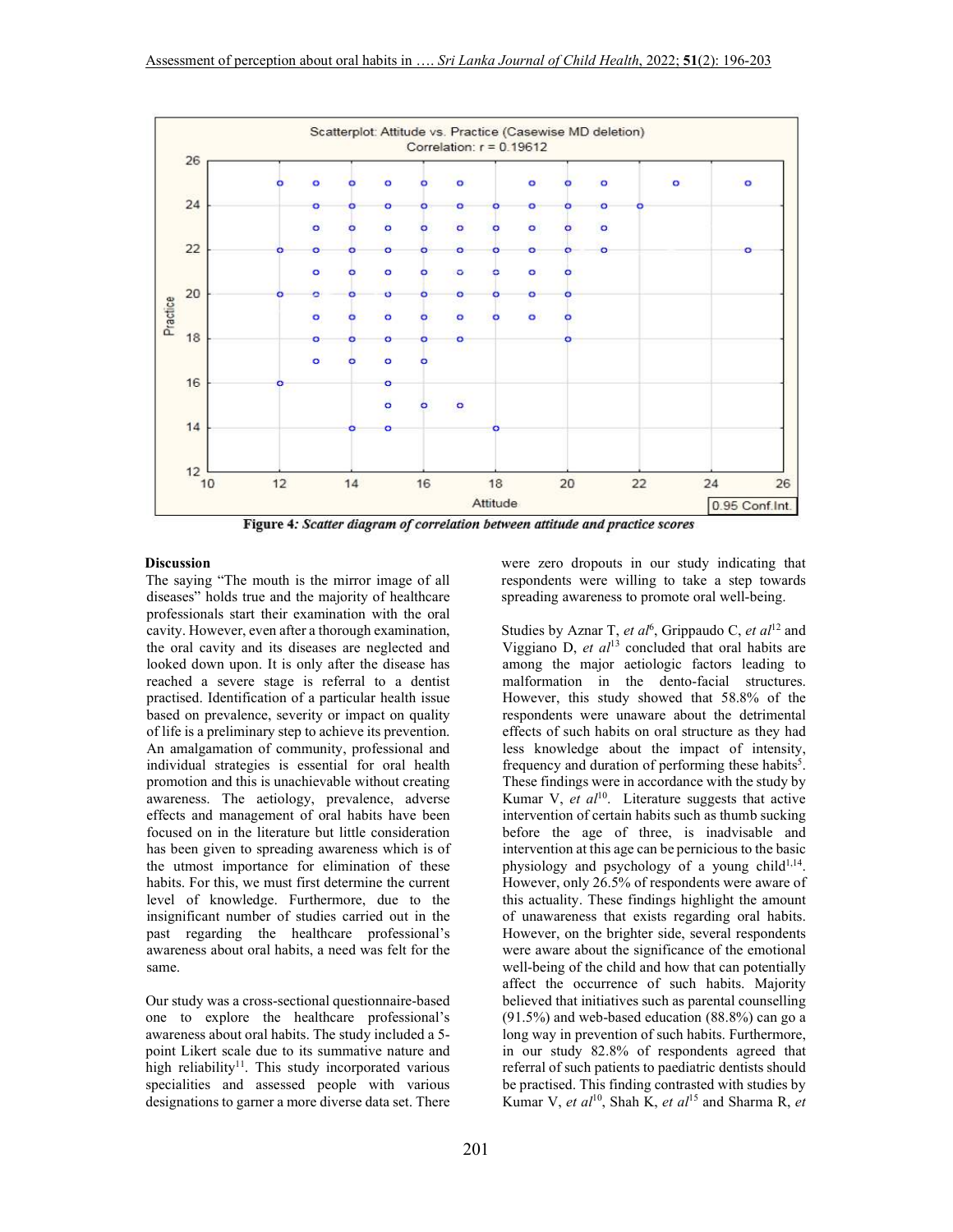*al*<sup>16</sup> where the majority of respondents did not practise paediatric referral.

An important finding of our study was that professionals aged above 51 years had better knowledge than others. It was also observed that the faculty was the most aware amongst all and thus the results emphasize on the need to spread awareness amongst youngsters since the young generation is the future of India. This also emphasizes the need for continuing dental education for other healthcare specialities and the inclusion of oral health care in their curriculum. Eke B, *et al*<sup>17</sup> also stressed upon inclusion of basic oral healthcare of children in curriculum of paediatricians' training programme as their study highlighted the lack of awareness regarding oral health.

Poor oral health can have a profound consequence on the general health of an individual. Incorporation of oral health into strategies for promoting general health can greatly enhance the overall well-being of individuals. Various health professionals work together as a team to provide medical care for the patient and the society at large and they come across a variety of people every day as part of their profession. With appropriate knowledge, they can play a vital role in elimination of oral habits by recognizing and intercepting the problem at an early stage. A study was conducted by Giuseppe G, *et al*<sup>18</sup> to determine the knowledge, attitude and practices among paediatricians regarding oral diseases and the study depicted the lack of knowledge among participants but they believed that they have a vital responsibility in prevention of oral health problems. A multidisciplinary approach is thus the need of the hour as healthcare professionals have the potential to promote oral health by encouraging regular dental visits, by participating in activities related to oral health promotion and by acting as a role model for patients, friends, families and the community. Another approach towards prevention can be 'Dental Home' which is the ongoing relationship between the dentist who is the Primary Dental Care Provider and the patient, and includes comprehensive oral health care, beginning no later than age one. The limitation of our study was that it could have been conducted over a larger geographical area covering a larger sample size so that a more tangible result could be established.

## **Conclusions**

Majority of the participating healthcare professionals were not adequately aware about the causes, effects and prevention of oral habits. This highlights the need for incorporation of basic oral healthcare in curriculum of other healthcare professionals so that the oral health problems can be intercepted at an early stage and appropriate referral to the dentist should be advocated.

#### **References**

- 1. Stewart RE, Barber TK, Troutman KC, Wei SHY. Paediatric dentistry, scientific foundations and clinical practice. St. Louis: The CV Mosby Company; 1982.
- 2. Gildasya G, Riyanti E, Hidayat S. Prevalence of oral habits in homeless children under care of Yayasan Bahtera Bandung. *Dental Journal* 2006; **39**(4):165– 7. http://dx.doi.org/10.20473/j.djmkg.v39.i4. p165-167
- 3. Kharbanda OP, Sidhu SS, Sundaram K, Shukla DK. Oral habits in school going children of Delhi: a prevalence study. *Journal of Indian Society of Pedodontics and Preventive Dentistry*  2003; **21**(3): 120–4.
- 4. Garde JB, Suryavanshi RK, Jawale BA, Deshmukh V, Dadhe DP, Suryavanshi MK. An epidemiological study to know the prevalence of deleterious oral habits among 6 to 12 year old children. *Journal of International Oral Health* 2014; **6**(1): 39- 43.
- 5. Warren JJ, Bishara SE, Steinbock KL, Yonezu T, Nowak AJ. Effects of oral habits duration on dental characteristics in the primary dentition. *Journal of the American Dental Association* 2001; **132**(12): 1685- 93. https://doi.org/10.14219/jada.archive.2001 .0121

PMid: 11780987

- 6. Aznar T, Galan AF, Marin I, Domínguez A. Dental arch diameters and relationships to oral habits. *Angle Orthodontist* 2006; **76**(3): 441-5. https://doi.org/10.1043/00033219(2006)07 6[0441:DADART]2.0.CO;2
- 7. Alkan A, Cakmak O, Yilmaz S, Cebi T, Gurgan C. Relationship between psychological factors and oral health status and behaviours. *Oral Health and Preventive Dentistry* 2015; **13**(4): 331-9.
- . 8. Perlman AE, Eli I, Friedman RP, Goldsmith C, Reiter S, Winocur E. Bruxism, oral parafunctions, anamnestic and clinical findings of temporomandibular disorders in children. *Journal of Oral Rehabilitation* 2012; **39**(2): 126-35. https://doi.org/10.1111/j.13652842.2011.0